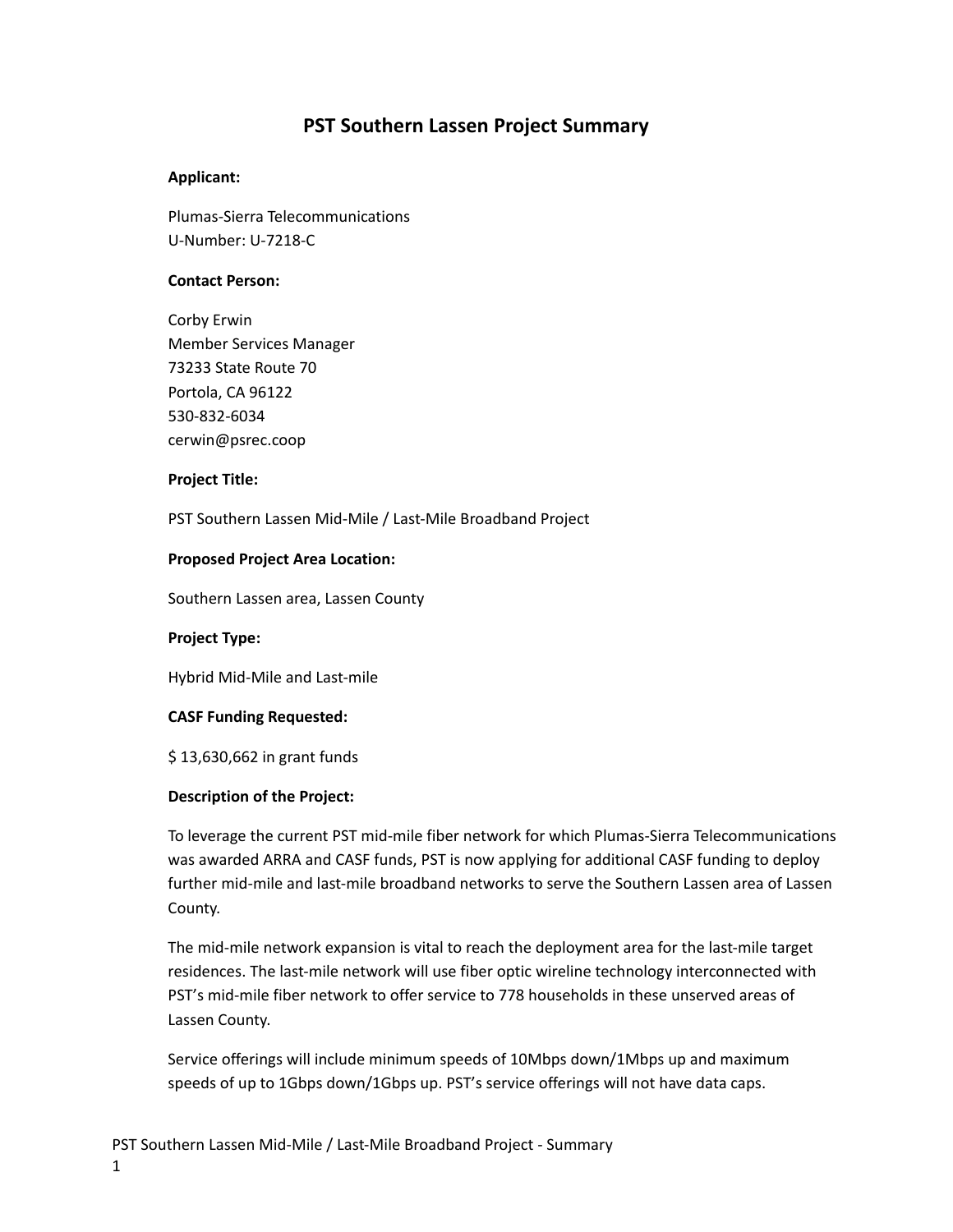The use of fiber optics will allow PST to provide the households in this application with the most current technology, offering an improved quality of life that is not available to these residents now because of their current broadband isolation.

The COVID-19 Pandemic has highlighted the need for broadband services for working and learning from home. This project will provide much needed service in these rural areas of California.

**Map of the proposed project follows on the next page.**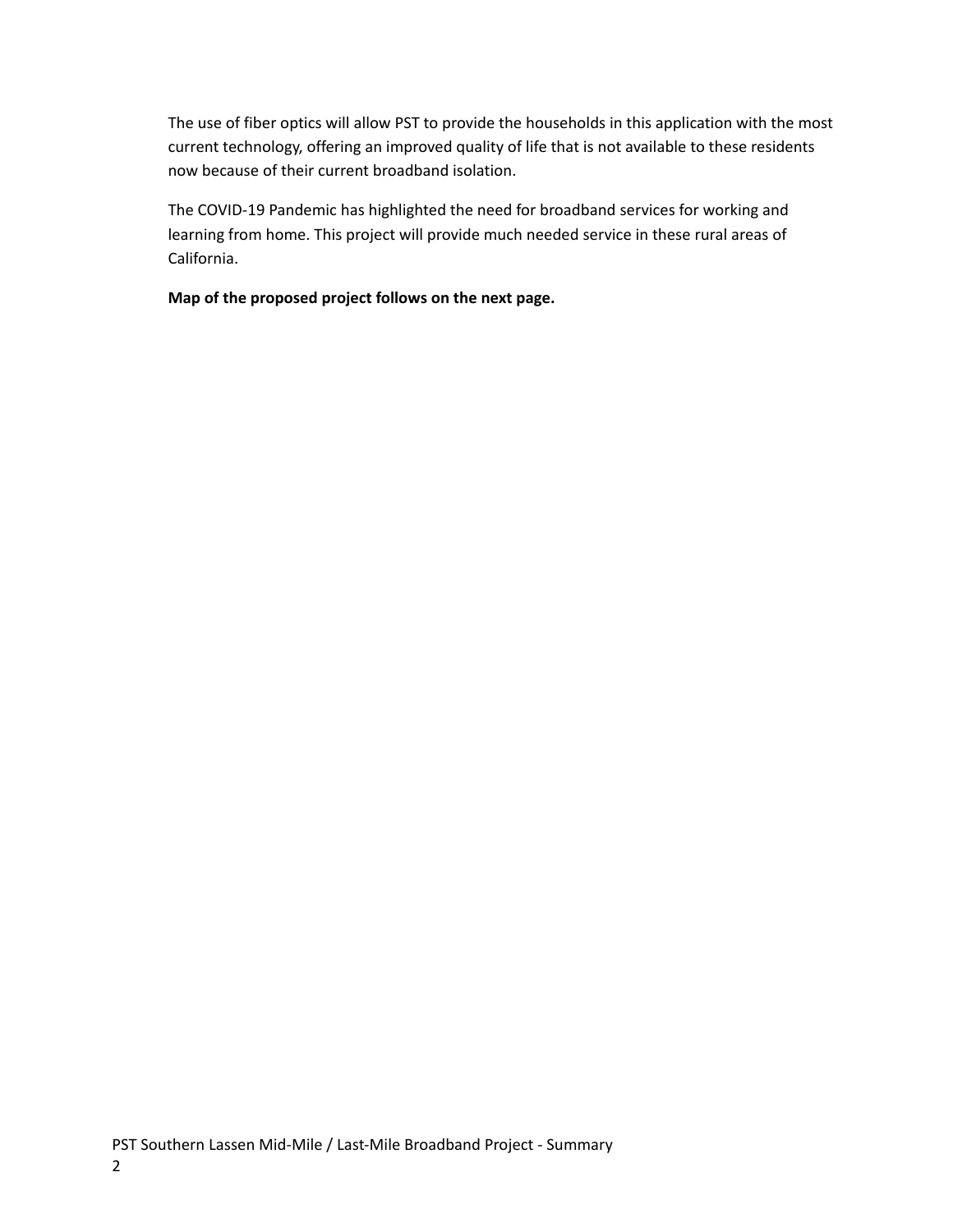

# Plumas Sierra Telecom - CASF Project: Southern Lassen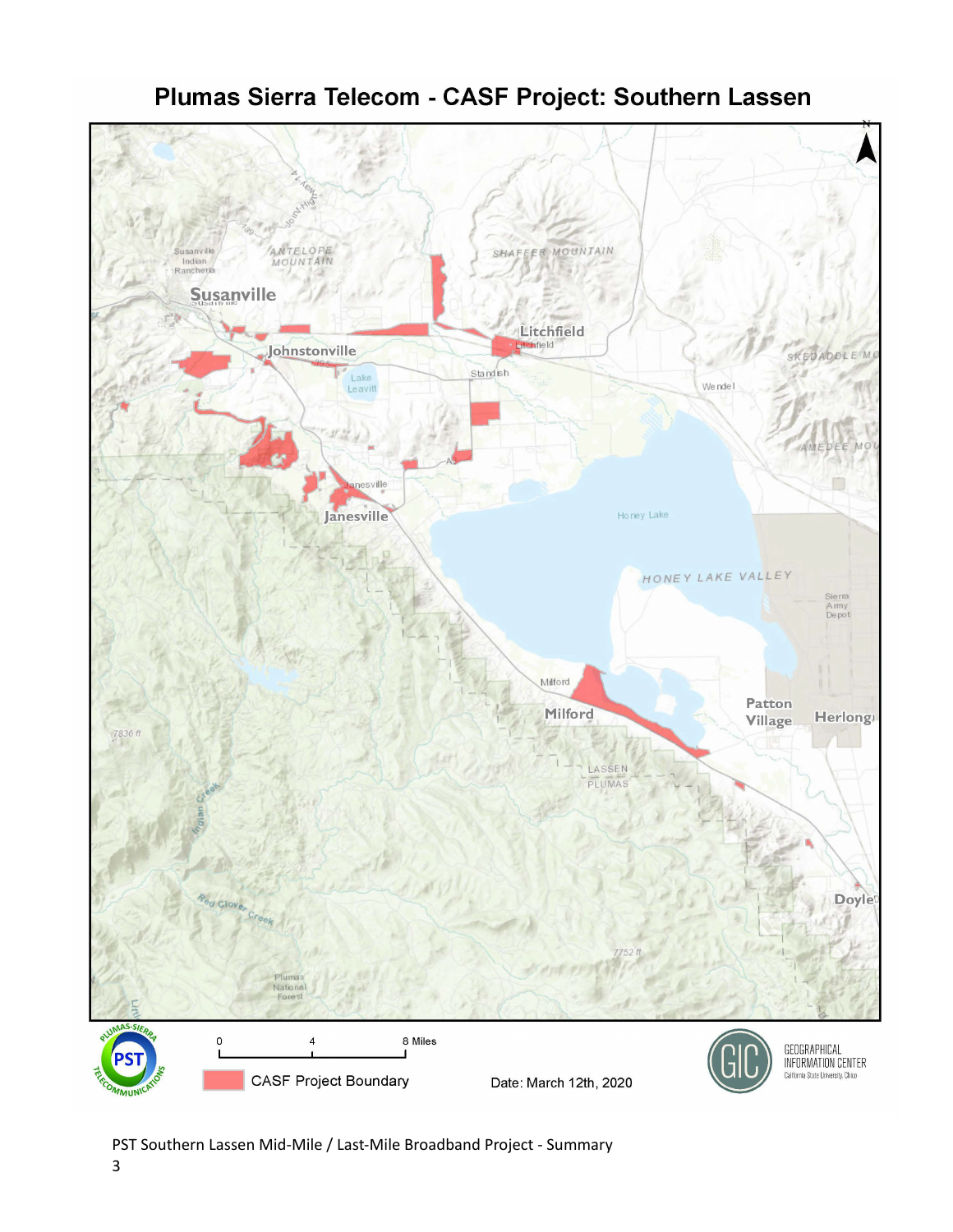|                                | <b>Unserved</b><br>- Slow<br><b>Service</b> | Unserved -<br><b>No Service</b> | <b>Unserved</b><br><b>Total</b> |
|--------------------------------|---------------------------------------------|---------------------------------|---------------------------------|
| <b>Population</b>              | 439                                         | 1291                            | 1730                            |
| <b>Households</b>              | 204                                         | 574                             | 778                             |
| <b>Housing Units</b>           | 223                                         | 645                             | 868                             |
| <b>Addresses (from Item 4)</b> | 223                                         | 709                             | 932                             |

**Fixed Broadband Served Status by Census Block within project area:**

This project will bring service to 932 address locations which are outlined in Item 4. These addresses are derived from the most current Lassen County parcel database.

#### **Census Blocks to be served:**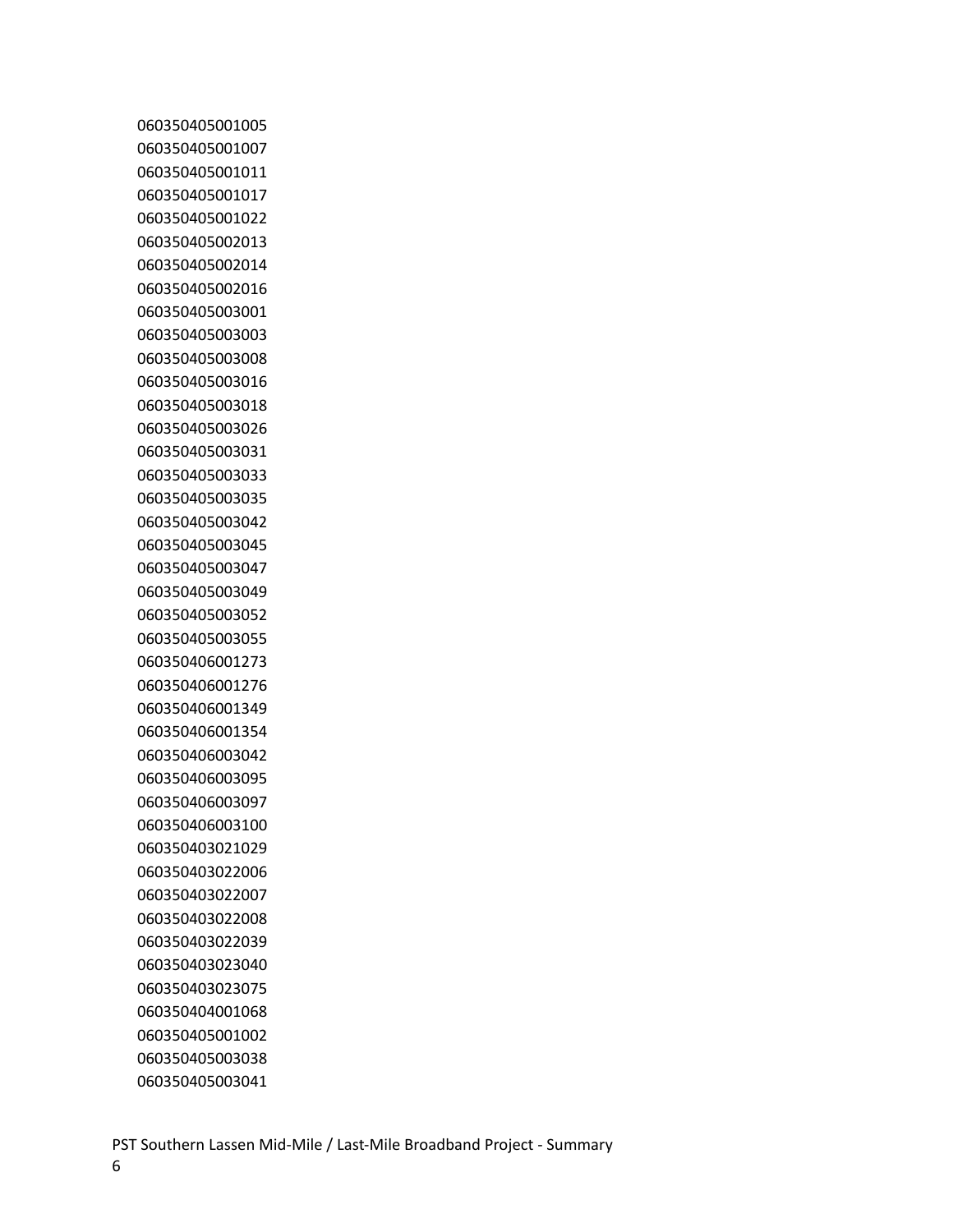## **Funding Level:**

The area applied for is 100% unserved according the CPUC's 2019 Housing Unit projections. No existing CAF II areas are within project area. Requesting 100% project funding.

The project area includes 109 census blocks in Lassen County in the community of Southern Lassen. This area encompasses 32.12 Square Miles.

## **Median Household Income:** \$62,624

## **Anchor Institutions, Public Safety Locations and Businesses:**

The project area includes three Anchor Institutions or Public Safety Locations as identified by the current California Interactive Broadband Map.

There are 60 businesses in the proposed project area.

## **Major Infrastructure and Equipment to be Deployed:**

- 1 E7 Chasis
- 2 GPON card
- 16 40K SFPs
- Cienna Switch

## **Aerial and Underground Installation:**

- 32.2 Miles of underground infrastructure
- 221.5 Miles of overhead infrastructure

## **Estimated Construction Timeline:** 9 months

## **Proposed Broadband Project Plan:**

The PST Southern Lassen Mid-Mile / Last-Mile Broadband Project plans to use fiber optic cable to provide download speeds of up to 1 Gbps and upload speeds of up to 1 Gbps with no data caps.

PST is leveraging its current mid-mile fiber network for which it was awarded ARRA and CASF funds, and existing infrastructure of its parent company, Plumas-Sierra Rural Electric Cooperative to deploy this additional mid-mile and last-mile broadband network to serve the Southern Lassen area of Lassen County. The mid-mile network expansion is vital to reach the deployment area for the last-mile target residences because there is no existing mid-mile infrastructure to interconnect with for this project, and without it, PST will not be able to provide service to these areas.

Plumas-Sierra Telecommunications believes that this mid-mile / last-mile broadband project is categorically exempt from CEQA requirements based on the findings of the CEQA analysis conducted for the previous ARRA grant, and because PST is using existing public utility easements considered previously disturbed. PST believes this project is exempt under CEQA Article 19, Sections 15301 b and